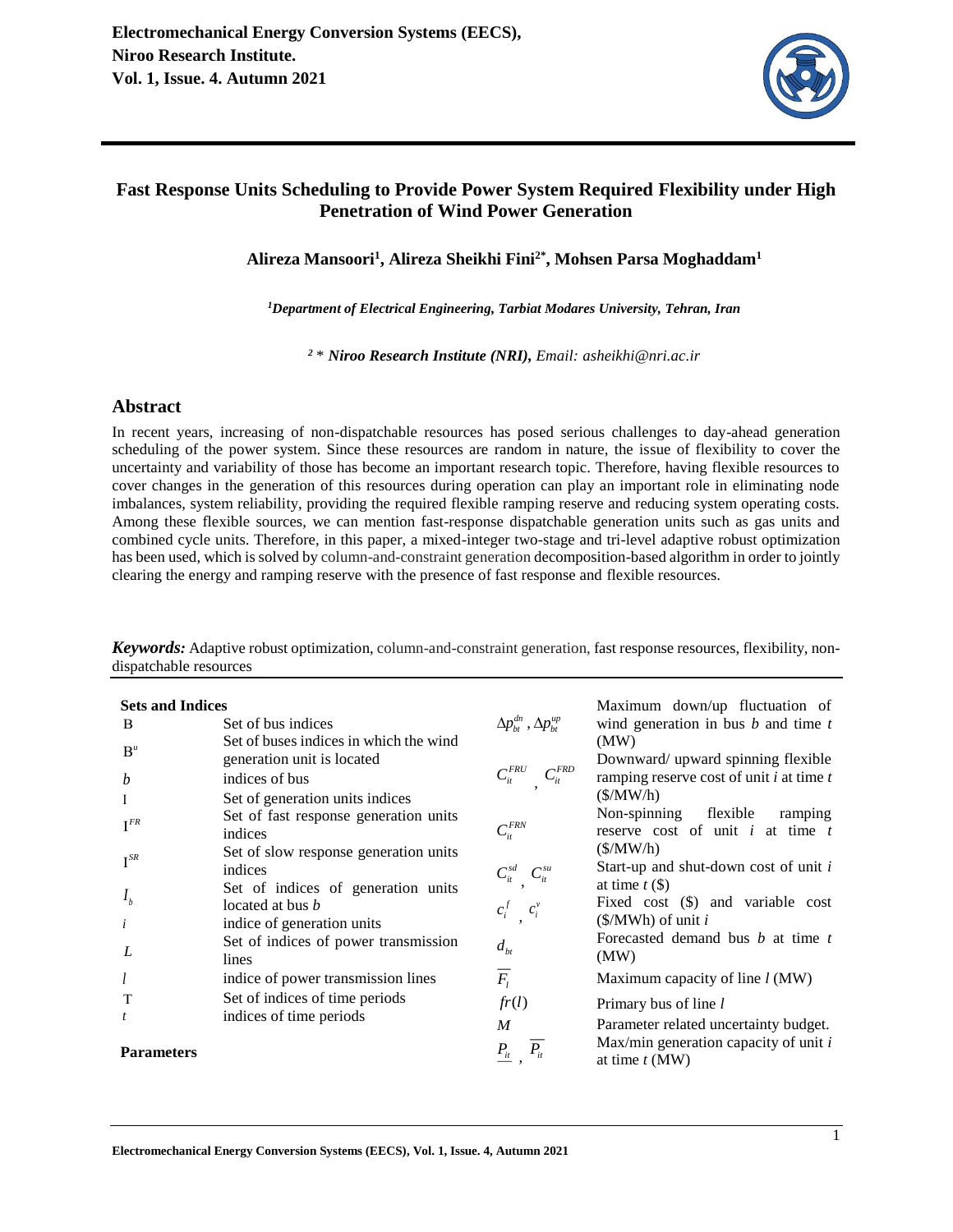| $P_{bt}^w$                          | Predicted output level of wind<br>generation unit at bus $b$ and time $t$<br>(MW)                                     | increased fle<br>the power sy<br>arising from |
|-------------------------------------|-----------------------------------------------------------------------------------------------------------------------|-----------------------------------------------|
| $RU_i$ , $RD_i$                     | Ramp down/up unit i                                                                                                   | uncertainty a                                 |
| $SD_i$ , $SU_i$                     | Start-up and shut-down ramp rate unit<br>i                                                                            | forecasting e<br>production ·                 |
| to(l)                               | End bus of line l                                                                                                     | Therefore,<br>resources has                   |
| $x_i$                               | Reactance of line l                                                                                                   | the Flexible                                  |
| <b>Variables</b>                    |                                                                                                                       | resources of                                  |
| $a_{bt}^{up}$ , $a_{bt}^{dn}$       | Binary variables represent the worst<br>case of wind generation level                                                 | generation u<br>participate in                |
| $\theta_{bt}^u$ $\theta_{bt}$       | Voltage angle bus $b$ at time $t$ under<br>uncertainty/base-case                                                      | flexible ram<br>renewable p                   |
| Φ                                   | The value of power imbalance in the                                                                                   | day-ahead o<br>characteristic                 |
| $\Phi^w$                            | third level problem<br>Worst-case of system imbalance                                                                 | limits, inter-t                               |
| $\Phi_{bt}^{-u}$ , $\Phi_{bt}^{+u}$ | Continuous variables indicate<br>the<br>value of power imbalance at bus b and<br>time $t$ under uncertainty condition | rate, minimu<br>and shut-do<br>optimize ene   |
| $c_{it}^{sd}$ $c_{it}^{su}$         | Cost of start-up and shut-down of unit<br>$i$ at time $t$                                                             | play an impo<br>such as CA                    |
| $FRD_{it}$                          | Upward/downward spinning flexible                                                                                     | schedules the                                 |
| $FRU_{it}$                          | ramping reserve provided by unit $i$ at<br>time $t$                                                                   | problem that<br>the other h                   |
|                                     | Non-spinning flexible ramping                                                                                         | dispatchable                                  |
| $FRN_{it}$                          | reserve provided by unit I at time $t$                                                                                | opportunity                                   |
| $f_{lt}^u$ , $f_{lt}$               | Power flow rate of line $l$ at time $t$<br>under uncertainty/ base-case                                               | wholesale el<br>response uni                  |
|                                     | The value of the objective function                                                                                   | ahead opera                                   |
| of                                  | related the minimum operating cost                                                                                    | flexibility po                                |
| $P_{it}^u$ , $P_{it}$               | Generation level of unit $i$ at time $t$                                                                              | UC problem                                    |
|                                     | under uncertainty/ base-case                                                                                          | create new cl<br>In recent ye                 |
| $P_{it}^{wu}$                       | Level of wind power generation under<br>uncertainty                                                                   | been develo                                   |
|                                     | Binary variable indicates<br>the                                                                                      | dispatchable                                  |
| $v_{it}$                            | scheduling status of generation units<br>in base-case                                                                 | problem. Th<br>methods [7-9]                  |
|                                     | Binary variables indicate on/ off                                                                                     | and multi-sta                                 |
| $v_{it}^{su}$ , $v_{it}^{sd}$       | status of fast response units under                                                                                   | In determini<br>uncertainty v                 |
|                                     | uncertainty condition                                                                                                 | part of the re                                |
|                                     | 1.<br><b>INTRODUCTION</b>                                                                                             | other hand, i                                 |
|                                     | In recent years, renewable energy resources, especially<br>wind power generation, has been increasing, such a way     | probabilistic<br>important re                 |
|                                     | that the vision of many governments, such as India and                                                                | programming<br>accuracy, w                    |
|                                     | Japan, is to supply more than 50 percent of their                                                                     | Therefore, du                                 |
|                                     | electricity needs from renewable sources by the target<br>year 2030 [1-3]. Use of these resources in the power        | of this metho                                 |
|                                     | system has many benefits, including reduction in                                                                      | are reluctant                                 |
|                                     | greenhouse gases and fuel costs. However, the presence                                                                | computation                                   |
|                                     | of these resources, which are also referred as non-                                                                   | stochastic op<br>operationaliz                |
|                                     | dispatchable resources, due to the random nature of their                                                             | has been p                                    |
|                                     | generation, has created technical and economic                                                                        | framework f                                   |
|                                     | challenges in the short-term operation that requires                                                                  | of uncertaint                                 |
|                                     |                                                                                                                       |                                               |
|                                     | Electromechanical Energy Conversion Systems (EECS), Vol. 1, Issue.4, Autumn 2021                                      |                                               |

## **1. INTRODUCTION**

increased flexibility in the power system. Flexibility in the power system must respond to two important factors arising from the presence of renewable resources, namely uncertainty and variability. Uncertainty as a result of forecasting error and variability as a result of changes in production varies with the time of these resources. Therefore, the random nature of non-dispatchable resources has led to formation a kind of reserve that called the Flexible ramping Product (FRP) [4]. Among the resources of this type of reserve are conventional generation units that due to their ramping capacity, participate in the ancillary services market to provide flexible ramping reserve in order to cover changes in renewable power generation [5]. Therefore in efficient day-ahead operation planning, technical and economic characteristics of generation units including generation limits, inter-temporal operating constraints such as ramp rate, minimum up/ down time, generation costs, start-up and shut-down costs, network constraints and cooptimize energy and reserve to maximize social welfare, play an important role [6]. In many electricity markets, such as CAISO [4], the independent system operator schedules the system by solving a unit commitment (UC) problem that leads to optimal generation scheduling. On the other hand, increasing the penetration of nondispatchable generation resources has created an opportunity for flexible and fast response resources in wholesale electricity markets so that in addition to slow response units, the potential of such resources in dayahead operation planning can provide the required flexibility power system. This can complicate the new UC problem compared to its traditional counterparts and create new challenges in the solution process.

In recent years, various optimization frameworks have been developed to address the uncertainty of nondispatchable generation resources in unit commitment problem. The most used frameworks are deterministic methods [7-9], two-stage stochastic programming [10] and multi-stage adaptive robust optimization [11], [12]. In deterministic methods, due to the consideration of uncertainty without the possibility of its occurrence, only part of the realized uncertainty can be managed. On the other hand, in stochastic programming, the accuracy of probabilistic information and its characteristics play an important role in scheduling. Therefore, stochastic programming requires a tradeoff between tractability and accuracy, which is difficult in practical applications. Therefore, due to the complexity and lack of transparency of this method, in practice, operators of the power system are reluctant to use it; Because they believe that the computational ability and efficiency of models based on stochastic optimization need more consideration before operationalization [13-16]. Recently, robust optimization has been proposed as a practical and alternative framework for the stochastic approach in which sources of uncertainty are modeled as decision variables under a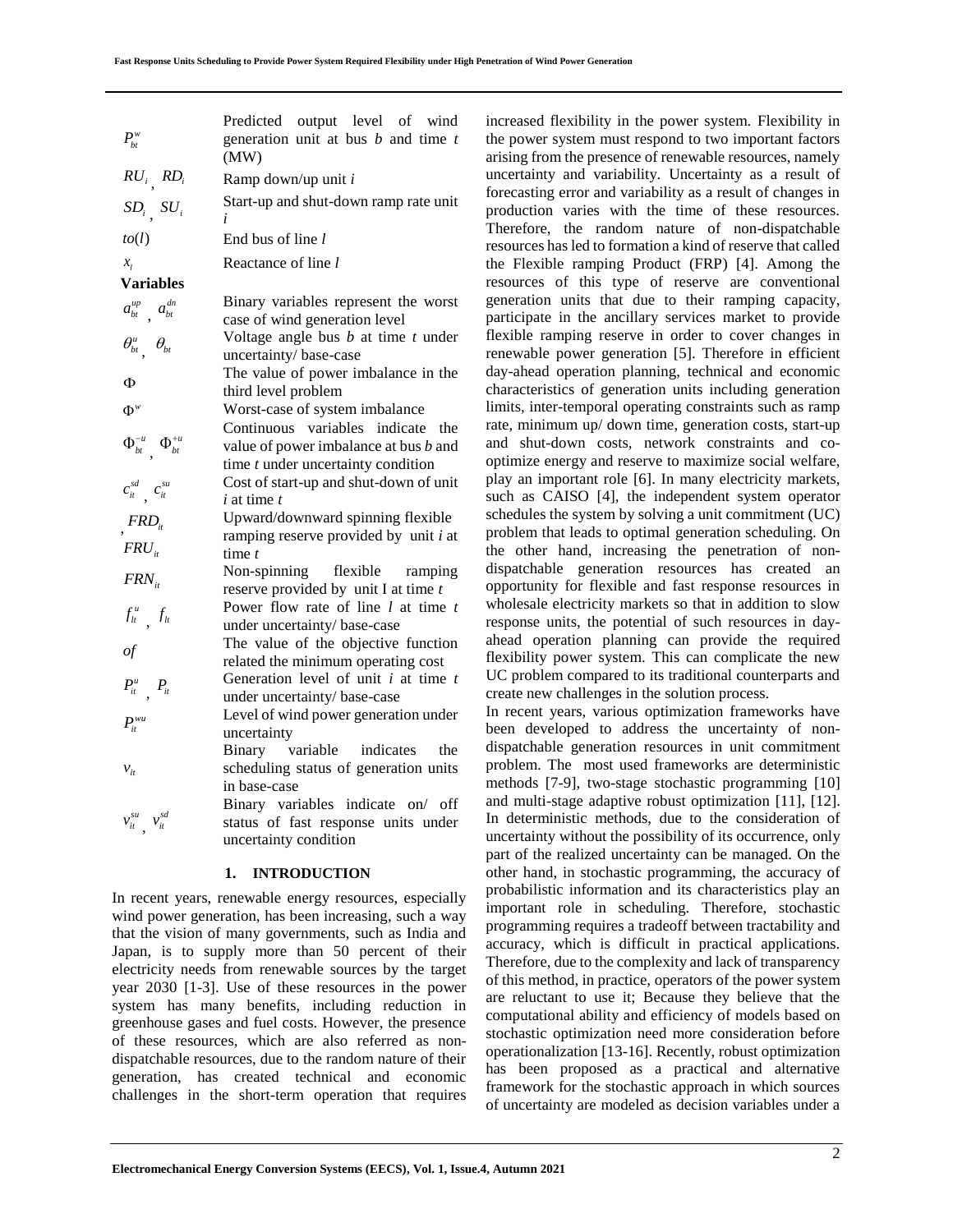set of uncertainties with a confidence interval based on historical or predicted data. The robust optimization approach provides a solution that is feasible under any realization of uncertainties within such uncertainty set. In fact, this solution is robust against the worst case scenario associated with sources of uncertainty [17]. In view of the above, many researches in day-ahead operation planning have used robust approach. A worth point about some of these works is the lack of attention to simultaneous clearing the energy and reserve to provide the required ramping capacity reserve of the system, and sometimes only the energy market is cleared in the worst case of uncertainty, which contradicts the current approach of electricity markets [18], [19]. In order to modify this approach, research aimed simultaneous clearing energy and reserve in order to cover the net load changes in the power system such as [20], [21] have used adaptive robust optimization decomposition methods including benders decomposition (BD) and column production (CCG). A worth point about these works is disregard separation of generation units based on their response speed in order to participate in providing ramping reserve capacity required the system. On the other hand, in some researches, the constraints related to ramping reserve capacity that can be provided by generation units have been ignored, which is contrary to technical considerations in day-ahead operation planning [22],[23]. Among the works done in the field of separation generation resources based on their response speed during operation time, we can mention [24], [25], [26], [27] .In [24] and [25] the Information Gap Decision Theory (IGDT) has been used in order operation planning with the of separating generation resources in form fastresponse resources with the ability to provide spinning and non-spinning ramping reserve capacity and slowresponse resources with the ability to provide spinning ramping reserve capacity. References [26], [27] use the nested CCG and benders decomposition Respectively for separation generation units based on their response speed. In the works mentioned, addition of binary variables is related to the change status of fast response units in subproblem and optimal cuts in master problem which can leads to non-convexity of third level problem, increasing computational complexity and decreasing convergence speed.

In this paper alongside presenting an efficient model with less computational complexity to separate generation resources in order to make optimal use of their ramping capacity, two-stage and tri-level adaptive robust optimization based on the CCG decomposition method that due to the existence of optimal cuts of the problem type has a higher convergence speed than other decomposition methods such as benders decomposition method, has been used.

Accordingly, the rest of this paper is organized as follows. Section 2 provides the tri-level robust operation

planning model. In section 3, the problem solving approach is proposed. In section 4 is allocated to a comprehensive case study. In section 5, the numerical results and in section 6, conclusions will be presented.

#### 2. PROBLEM FORMULATION

Problem formulation in this paper is a tri-level mixed integer programming that in the following, each level will be introduced.

*A. First Level Problem* 

$$
\sum_{i\in I} \sum_{t\in T} \begin{bmatrix} c_i^f v_{it} + c_i^v p_{it} + c_{it}^{su} \\ + c_{it}^{su} + c_{it}^{FRU} FRU_{it} \\ + c_{it}^{FRD} FRD_{it} \end{bmatrix} + \sum_{i\in I^{FR}} \sum_{t\in T} C_{it}^{FRN} FRN_{it}
$$
\n(1)

$$
\sum_{i \in I_b} p_{it} + \sum_{l \in L \mid to(l) = b} f_{lt} - \sum_{l \in L \mid fr(l) = b} f_{lt} = d_{bt} - p_{bt}^w
$$

;  $∀b ∈ B, ∀t ∈ T$  (2)

$$
f_{lt} = \frac{1}{x_l} \left( \theta_{fr(l)t} - \theta_{to(l)t} \right); \ \forall l \in L, \forall t \in T
$$
 (3)

$$
-\bar{F}_l \le f_{lt} \le \bar{F}_l; \ \forall l \in L, \forall t \in T \tag{4}
$$

$$
v_{it}^{su} \le 1 - v_{it}; \ \forall i \in I^{FR}, \forall t \in T
$$
 (5)

$$
\nu_{it}^{sd} \le \nu_{it}; \ \forall i \in I^{FR}, \forall t \in T
$$
 (6)

$$
p_{it}v_{it} \le p_{it} \le \bar{p}_{it}v_{it}; \ \forall i \in I, \forall t \in T
$$
 (7)

$$
p_{it} + FRU_{it} \le \bar{p}_{it}v_{it}; \ \forall i \in I, \forall t \in T
$$
 (8)

$$
p_{it} - FRD_{it} \ge \underline{p}_{it} v_{it}; \ \forall i \in I^{SR}, \forall t \in T
$$
 (9)

$$
\underline{p}_{it}(v_{it} - v_{it}^{sd}) \le p_{it} - FRD_{it} \le \overline{p}_{it}(v_{it} - v_{it}^{sd})
$$

$$
; \forall i \in I^{FR}, \forall t \in T
$$
 (10)

$$
0 \leq FRN_{it} \leq SU_i v_{it}^{su}; \ \forall i \in I^{FR}, \forall t \in T
$$
 (11)

$$
FRD_{it} \le SD_i + \bar{p}_{it} (1 - v_{it}^{sd}); \ \forall i \in I^{FR}, \forall t \in T \tag{12}
$$

$$
p_{it} + FRU_{it} - (p_{it-1} - FRD_{it-1}) \leq RU_i v_{it-1}
$$
  
+
$$
SU_i(v_{it} - v_{it-1}) + \bar{p}_{it}(1 - v_{it})
$$
  
;
$$
\forall i \in I^{SR}, \forall t \in T
$$
 (13)

$$
p_{it-1} + FRU_{it-1} - (p_{it} - FRD_{it}) \leq RD_i v_{it}
$$
  
+
$$
SD_i (v_{it-1} - v_{it}) + \bar{p}_{it} (1 - v_{it-1})
$$
  
;
$$
\forall i \in I^{SR}, \forall t \in T
$$
 (14)

$$
p_{it} + FRU_{it} + FRN_{it} - (p_{it-1} - FRD_{it-1} + FRN_{it-1})
$$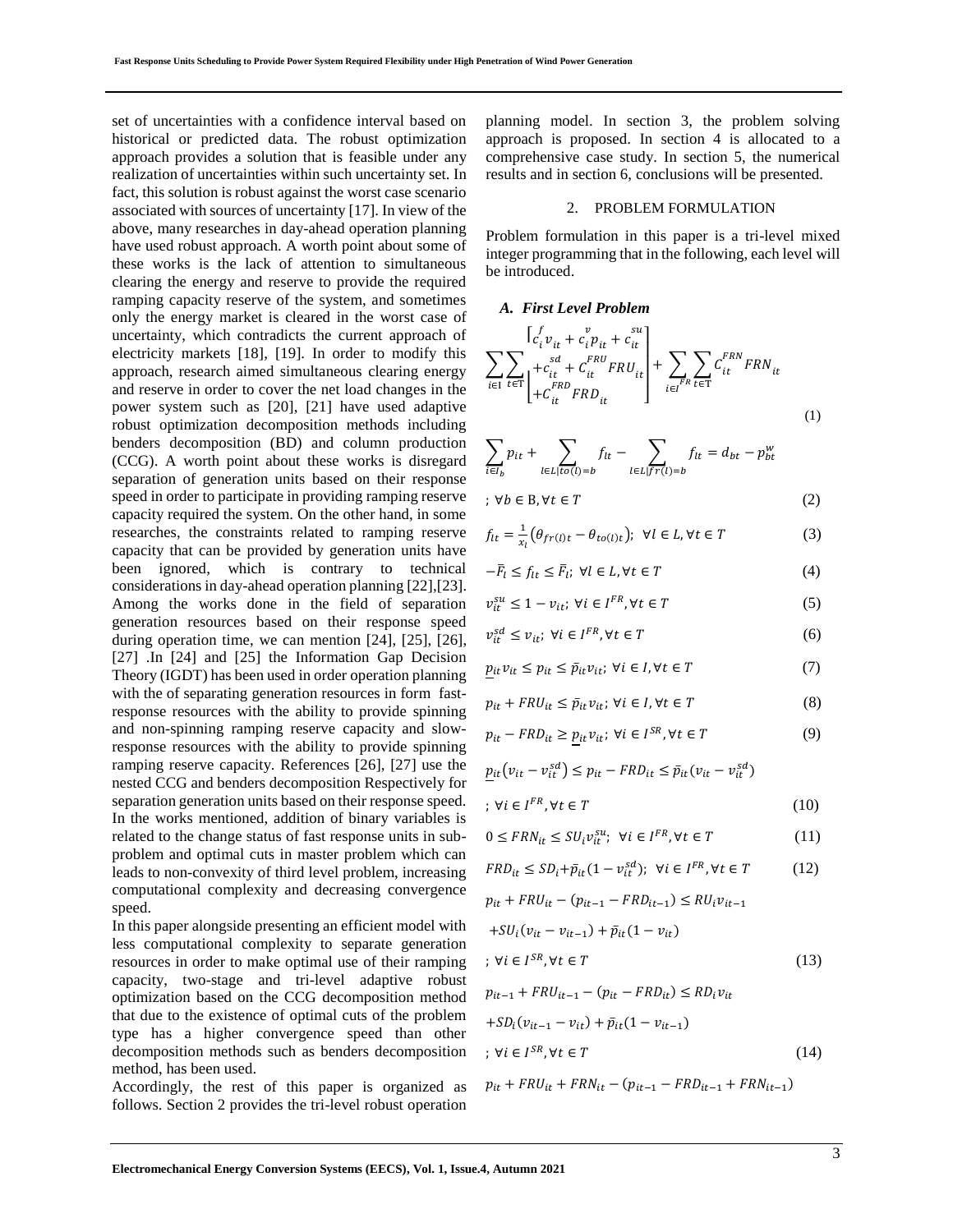$$
\leq R U_i (v_{it-1} + v_{it-1}^{su}) + \bar{p}_{it} (1 - v_{it-1} - v_{it-1}^{su})
$$
  
\n
$$
\forall i \in I^{FR}, \forall t \in T
$$
 (15)

$$
p_{it-1} + FRU_{it-1} + FRN_{it-1} - (p_{it} - FRD_{it} + FRN_{it})
$$
  
\n
$$
\leq RD_i(v_{it} + v_{it}^{su}) + \bar{p}_{it}(1 - v_{it} - v_{it}^{su})
$$
  
\n
$$
\forall i \in I^{FR}, \forall t \in T
$$
 (16)

$$
p_{it} + FRU_{it} + FRN_{it} \leq SU_i(1 - v_{it-1} + v_{it-1}^{sd})
$$

$$
+\bar{p}_{it}(v_{it-1}-v_{it-1}^{sd});\ \forall i\in I^{FR},\forall t\in T\tag{17}
$$

$$
p_{it-1} + FRU_{it-1} + FRN_{it-1} \le SD_i(1 - v_{it} + v_{it}^{sd})
$$

$$
+\bar{p}_{it}(v_{it} - v_{it}^{sd}); \forall i \in I^{FR}, \forall t \in T
$$
\n(18)

$$
\{c_{it}^{su}\}_{t \in T}, \{c_{it}^{sd}\}_{t \in T}, \{v_{it}\}_{t \in T}; \forall i \in I
$$
 (19)

$$
FRU_{it} \ge 0, FRD_{it} \ge 0, FRN_{it} \ge 0; \forall i \in I, \forall t \in T \qquad (20)
$$

In the first level problem, objective function (1) and constraints (2) -(20) include the dispatch and scheduling of energy and flexible ramping capacity reserve with the minimum cost of reliable operation, under the uncertainty of wind generation units. In objective function (1), the costs related generation costs in base-case, start-up and shut-down of generation units and the costs related scheduling under uncertainty including upward and downward spinning ramping reserve capacity costs of the slow and fast response units and non-spinning ramping reserve capacity cost of fast response units, are minimized. Constraints (2) -(4) represent the limitations of transmission network in base-case, i.e. the amount of predicted net load. Constraint (2) related to nodal power balance. Constraints (3), (4) also represent the DC power flow and transmission lines capacity, respectively. Due to the ability of fast response units to provide ramping capacity around their power output in a short period of time, constraints (5) and (6), including start-up binary variables ( $v_i^{su}$ ) and shut-down binary variables ( $v_i^{sd}$ ), have been presented. Constraint (7) indicates the power generation limits in base-case. Constraints (8)-(10) are related to the spinning ramping reserve capacity that can be provided by fast and slow response generation units

according to their allowed generation limits ( $\frac{FRU_i}{m}$ ,

*FRD*<sup>*it*</sup></sup>). Also constraint (10) indicates if fast response unit had been scheduled shut-down in uncertainty condition, it must be able to provide a downward ramping capacity within its power output limit. Constraint (11) states that if the fast response unit had been scheduled off in base-case, it is able to provide a ramping capacity equal

to its start-up ramp rate  $(FRN_{it})$ . Constraint (12) represents that if due to the uncertainty realization need for shut-down fast response unit, it can provide ramping

capacity to its shut-down ramp rate. Constraints (13) - (18) are related to the ability to change the power between two consecutive times by fast and slow response units in base-case and uncertainty condition due to their ramping constraints that can be provided by them. Constraint (19) indicates the minimum up/ down time and start-up and shut-down costs of generation units that details are provided in Appendix [28]. Constraint (20) indicates that the variables related to spinning and non-spinning ramping reserve capacity are non-negative.

#### *B. Second Level Problem*

 $\Phi^w = Max \Phi$ 

Subject to: (21)

$$
a_{bt}^{up} + a_{bt}^{dn} \le 1; \ \forall b \in \mathcal{B}^u, \forall t \in T
$$
 (22)

$$
p_{bt}^w - \Delta p_{bt}^{dn} a_{bt}^{dn} \le p_{bt}^{wu} \le p_{bt}^w + \Delta p_{bt}^{up} a_{bt}^{up}
$$

$$
; \forall b \in \mathbb{B}^u, \forall t \in T
$$
 (23)

$$
\sum_{b \in B^u} \left[ \frac{\max\{0, p_{bt}^{wu} - p_{bt}^w\}}{\Delta p_{bt}^{up}} + \frac{\max\{0, p_{bt}^w - p_{bt}^{wu}\}}{\Delta p_{bt}^{dn}} \right] \le M; \ \forall t \in T \ (24)
$$

The objective function (21) and constraints (22) -(24) represent the second level problem. Objective function (21) identifies the worst-case for nodal power imbalance with respect to the decisions made in first level problem. Constraints (21) -(23) represent use the Budget constrained polyhedral uncertainty set in which parameter M represents the uncertainty budget and indicates the number of buses that simultaneously experience fluctuations in wind power output and based on the predicted uncertainty is determined. Binary variables  $a_{bt}^{up}$  and  $a_{bt}^{dn}$  are presented in order to determine the worst-case scenario for up/ down fluctuations of wind generation units due to the uncertainty budget. Since a wind unit cannot experience both up and down fluctuations at the same time, constraint (22) has been represented.

**C. The Third Level Problem**  
\n
$$
\Phi = Min \sum_{b \in B} \sum_{t \in T} \Phi_{bt}^{-u} + \Phi_{bt}^{+u}
$$
\nSubject to: (25)

$$
\sum_{i \in I_b} p_{it}^u + \sum_{l \in L | to (l) = b} f_{it}^u - \sum_{l \in L | f r(l) = b} f_{it}^u = d_{bt} - p_{bt}^w
$$

$$
-\Delta p_{bt}^{up} a_{bt}^{up} + \Delta p_{bt}^{dn} a_{bt}^{dn} + \Phi_{bt}^{-u} - \Phi_{bt}^{+u}
$$

$$
;\forall b \in \mathcal{B}, \forall t \in T
$$
\n
$$
(26)
$$

$$
f_{lt}^{u} = \frac{1}{x_l} \left( \theta_{fr(l)t}^{u} - \theta_{to(l)t}^{u} \right); \ \forall l \in L, \forall t \in T
$$
 (27)

$$
-\bar{F}_l \le f_{lt}^u \le \bar{F}_l; \ \forall l \in L, \forall t \in T \tag{28}
$$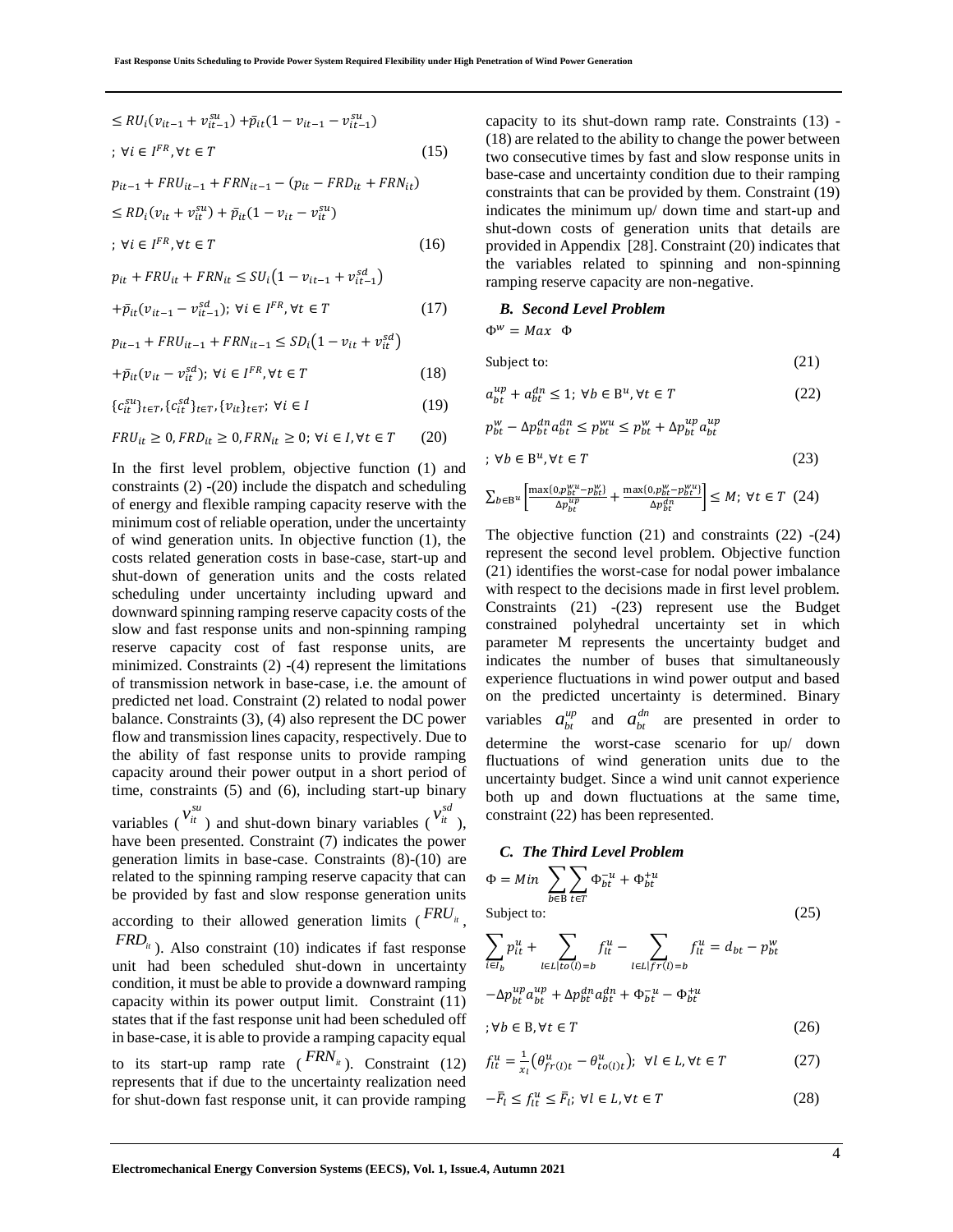$$
p_{it} - FRD_{it} \le p_{it}^u \le p_{it} + FRU_{it}; \forall i \in I^{SR}, \forall t \in T \quad (29)
$$

$$
p_{it} - FRD_{it} \le p_{it}^{u} \le p_{it} + FRU_{it} + FRN_{it}
$$

$$
; \forall i \in I^{FR}, \forall t \in T
$$
\n
$$
(30)
$$

 $\Phi_{bt}^{-u} \ge 0, \Phi_{bt}^{+u} \ge 0; \forall b \in \mathbb{B}, \forall t \in T$  (31)

In objective function (25), the variables of nodal power imbalance under uncertainty realization condition, according to the decisions made in the first and second level problem, are minimized. Constraints (26) -(28) represent the nodal power balance, power flow and transmission lines capacity under uncertainty condition, respectively. Constraints (29) and (30) indicate the level of power generation of fast and slow response units under uncertainty condition and decision made in the first level problem. Constraint (31) also indicates the nodal power imbalance variables are non-negative.

### *D. Master Problem*

The master problem is the relaxed version of problem (1)- (31), to which, for iterations  $j > 1$ , a set of constraints related to operating conditions is added, which is equivalent to constraints (26)-(30). It should be noted that these constraints are parameterized by the sub-problem that solved in the previous iteration. Therefore, the master problem in iteration *j* is as follows:

Objective Function (1)

Subject to: (32)

$$
Constraints (2)-(20) \tag{33}
$$

$$
\sum_{i \in I_b} p_{it}^m + \sum_{l \in L | to (l) = b} f_{lt}^m - \sum_{l \in L | fr(l) = b} f_{lt}^m = d_{bt} - p_{bt}^w
$$

$$
-\Delta p_{bt}^{up} a_{bt}^{up(m)} + \Delta p_{bt}^{dn} a_{bt}^{dn(m)} + \Phi_{bt}^{-u} - \Phi_{bt}^{+u}
$$

$$
\forall b \in B, \forall t \in T, m = 1, ..., j - 1
$$
(34)

$$
f_{tt}^{m} = \frac{1}{x_l} \left( \theta_{rr(l)t}^{m} - \theta_{to(l)t}^{m} \right)
$$
  
:  $\forall l \in I, \forall t \in T, m = 1, ..., i - 1$  (35)

$$
y \in L, \forall t \in T, m = 1, ..., j \quad 1 \tag{33}
$$

$$
-\overline{F}_l \le f_{lt}^m \le \overline{F}_l; \ \forall l \in L, \forall t \in T, m = 1, \dots, j - 1 \tag{36}
$$

$$
p_{it} - FRD_{it} \le p_{it}^{m} \le p_{it} + FRU_{it}
$$
  

$$
\forall i \in I^{SR}, \forall t \in T, m = 1, ..., j - 1
$$
 (37)

$$
p_{it} - FRD_{it} \le p_{it}^{m} \le p_{it} + FRU_{it} + FRN_{it}
$$
  

$$
; \forall i \in I^{FR}, \forall t \in T, m = 1, ..., j - 1
$$
 (38)

### *E. Subproblem*

The master problem includes the max-min model of the second and third level problems, which is covert to the single level maximization model using dual theory and represents the realized uncertainties that lead the maximum imbalance in the system according to the decision made in the master problem. It should be noted that in each iteration, the outputs of the master problem include  $p_{it}^{(j)}$ ,  $FRD_{it}^{(j)}$ ,  $FRU_{it}^{(j)}$  and  $FRN_{it}^{(j)}$ , enter the subproblem and in the sub-problem, the worst-case of nodal power imbalance are determined with binary variables  $a_{bt}^{up}$ ,  $a_{bt}^{dn}$  that these binary variables return to master problem for next iteration.

### 3. SOLUTION METHODOLOGY

Figure 1 shows the problem solving procedure according to the iterative method based on column and constraint generation (CCG) algorithm. In this method, in each iteration, the master problem is solved based on the worst-case of nodal power imbalance, under uncertainty budget M that obtained by sub-problem in previous iteration  $(j-1)$  and co-optimization energy and ramping reserve capacity include fixed and variable costs, start-up and shut-down costs and ramping reserve capacity of fast and slow response generation units to cover changes in the net load of the system with the minimum operation cost are done.

A worth point in the problem solving process is the addition of optimal cuts for iteration  $j > 1$ , including constraints (34)-(38) to master problem. According to figure 1, the problem is repeated until the decision made in master problem, even in the worst-case scenario, lead to nodal power balance. Therefore, in this case, with the achievement of global optimality, the problem solving process will stop.

#### 4. CASE STUDY

In order to evaluate the effectiveness of slow and fast response generation separation approach in providing the required flexibility of the power system as well as the performance of the proposed solution method, modified 24-bus IEEE Reliability Test System in [21], including 26 thermal generation units, 24 buses, 38 power transmission lines, 6 wind power generation units and each unit with 160MW capacity in buses 3, 5, 7, 16, 21 and 23, the maximum 3498.66MW system load and uncertainty of wind power characterized by  $a \pm 20\%$ fluctuation around the forecast generation level, is used. Among the 26 thermal units in this test system, there are 6 fast response units including units 6, 7, 8, 9, 28 and 26, whose non-spinning ramping reserve capacity price, twice the upward spinning ramping reserve capacity price has been considered. Given the existence of 6 wind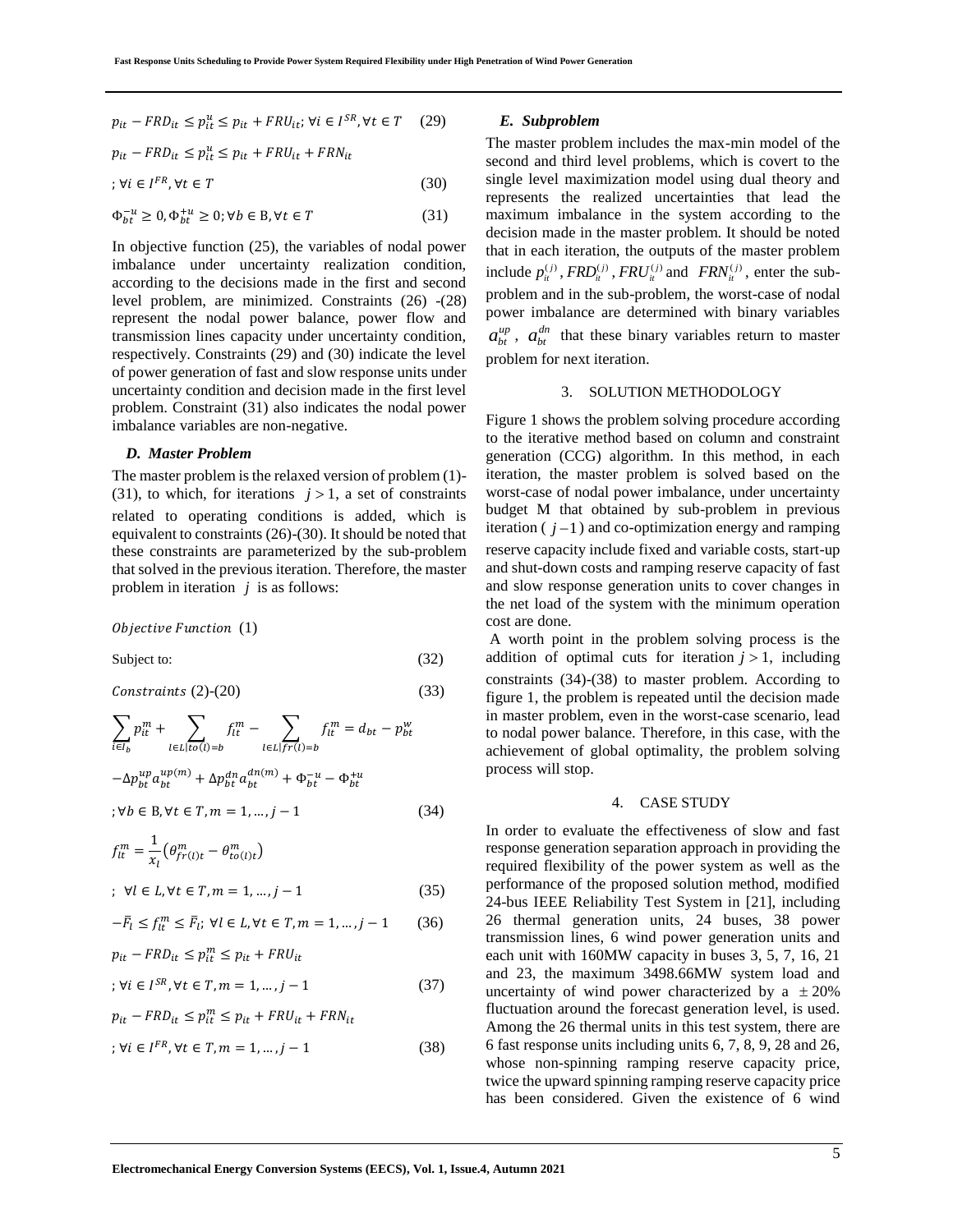generation units, which are the sources of uncertainty, the budget of uncertainty M can have a range of change from 0 to 6; M=0 and M=6 indicate the base-case and the worst-case of uncertainty realization in the system, respectively. It should be noted that in performed simulations, the optimum accuracy of the master problem and the sub-problem are set to  $10^{-4}$  and 0 respectively. In order to examine the proposed approach, the following scenarios are considered:

- 1) Non-separation generation units based on their speed of response.
- 2) Separation generation units based on their speed of response.



**Fig. 1.** CCG PROBLEM SOLVING FLOWCHART

#### 5. NUMERAL RESULTS

In order to evaluate the effectiveness of the proposed model, the test system mentioned in section 4 has been evaluated that as an example, the results of this evaluation can be seen in Tables 1 and 2 for the worst-case of uncertainty realization in the power system, i.e.  $M=6$ . By comparing these two tables, it can be concluded that in case of separation of generation resources due to their response potential under uncertainty, the need for expensive units to be online (status 1) in order to use from their spinning ramping reserve capacity in case fluctuations in wind power output will decrease; because fast response units with the ability to change the status from off to on and vice versa in a short period of time and provide non-spinning ramping reserve capacity, significantly reduced operating costs. A significant part of these reduced costs is related to fixed and variable costs of generation units. As stated, Table 3 shows the

reduction in operating costs for different amounts of uncertainty budget.

As shown in Table 3, as the uncertainty budget increases, so does the operating cost; because there is a need to deploy more ramping reserve capacity to cover changes in the power output of wind units. On the other hand, if we take full advantage of the potential of ramping capacity of fast response resources such as gas units, we see a reduction in operating costs for different amounts of uncertainty budget; for example in the worst-case scenario, operating costs were reduced by 6786.6\$ or 0.85%. It is worth mention that under the worst-case scenario, the cost of robustness in the first scenario was (803546.9\$-784333.2\$)/784333.2\$=2.45% which in the second scenario decreased to 1.58%. In figure 2, as an example, the allocation of spinning and non-spinning ramping reserve capacity per hour for M=6 have been shown. According to the figure, the important role of fast response units in providing the required ramping capacity of the system at different hours can be seen.

TABLE. 1. UNIT COMMITMENT I<sup>N</sup> FIRST SCENARIO

|                |              |                |              |                |          |                |                |          |   |   | Number of units |          |                |              |              |    |    |    |    |          |              |          |          |    |
|----------------|--------------|----------------|--------------|----------------|----------|----------------|----------------|----------|---|---|-----------------|----------|----------------|--------------|--------------|----|----|----|----|----------|--------------|----------|----------|----|
| hour           |              | $\mathfrak{D}$ | 3            | $\overline{4}$ | 5        | 6              | 8              | 9        |   |   | C               | 13       | $\overline{4}$ | 5            | 16           | 17 | 18 | 19 | 20 | 2        | 22           |          | 25       | 26 |
| t0             | $\mathbf{0}$ | $\mathbf{0}$   | $\mathbf{0}$ | $\mathbf{0}$   | 0        | $\mathbf{0}$   | $\mathbf{0}$   | $\Omega$ |   | 1 |                 |          | 0              | $\mathbf{0}$ | $\mathbf{0}$ |    |    |    |    | $\theta$ | $\theta$     |          |          |    |
| t1             | $\theta$     | $\theta$       | $\Omega$     | $\Omega$       | $\Omega$ | $\Omega$       | $\theta$       | $\Omega$ |   | 1 |                 | 1        | $\Omega$       | $\Omega$     | $\Omega$     |    |    |    |    | $\Omega$ | $\theta$     | 0        | $\Omega$ |    |
| t2             | $\theta$     | $\Omega$       | $\Omega$     | $\theta$       | $\Omega$ | $\overline{0}$ | $\theta$       | $\theta$ |   | 1 |                 | 1        | $\theta$       | $\theta$     | $\Omega$     |    |    |    |    | $\theta$ | $\Omega$     | $\theta$ | $\theta$ | 1  |
| t3             | $\Omega$     | $\theta$       | $\theta$     | $\Omega$       | $\Omega$ | $\theta$       | $\theta$       | $\theta$ |   |   | $\Omega$        | $\Omega$ | $\Omega$       | $\theta$     | $\Omega$     |    |    |    |    | $\Omega$ | $\Omega$     | 0        | $\theta$ | 1  |
| t4             | $\theta$     | $\theta$       | $\theta$     | $\Omega$       | 0        | $\theta$       | $\theta$       | $\theta$ |   | 1 | $\Omega$        | $\theta$ | $\Omega$       | $\theta$     | $\Omega$     |    |    |    |    | $\Omega$ | $\Omega$     | 0        | $\Omega$ |    |
| t <sub>5</sub> | $\Omega$     | $\theta$       | $\Omega$     | $\Omega$       | $\Omega$ | $\theta$       | $\theta$       | $\Omega$ |   | 1 | $\Omega$        | $\theta$ | $\theta$       | $\Omega$     | $\Omega$     |    |    |    |    | $\Omega$ | $\theta$     | 0        | $\theta$ | 1  |
| t6             | $\Omega$     | $\Omega$       | $\Omega$     | $\Omega$       | $\Omega$ | $\Omega$       | $\theta$       | $\Omega$ | 1 | 1 | $\Omega$        | $\Omega$ | $\theta$       | $\theta$     | $\Omega$     | 1  |    |    |    | $\theta$ | $\Omega$     | $\theta$ | $\theta$ | 1  |
| t7             | $\theta$     | $\Omega$       | $\Omega$     | $\Omega$       | $\Omega$ | $\Omega$       | $\theta$       | $\Omega$ |   |   |                 | 1        | $\theta$       | $\theta$     | $\theta$     |    |    |    |    | $\Omega$ | $\Omega$     | $\Omega$ | 1        | 1  |
| t8             | $\theta$     | $\theta$       | $\Omega$     |                | $\Omega$ | $\Omega$       | $\theta$       | $\theta$ |   |   |                 |          | 0              | $\Omega$     | $\theta$     |    |    |    |    |          | $\Omega$     |          |          |    |
| t9             | $\Omega$     | $\Omega$       | $\Omega$     | 1              | $\Omega$ | $\Omega$       | $\theta$       | $\Omega$ |   |   |                 |          | 0              | $\Omega$     | $\Omega$     |    |    |    |    |          |              |          |          |    |
| t10            | $\theta$     | $\theta$       | $\Omega$     | 1              | $\Omega$ | $\theta$       | $\theta$       | $\theta$ |   | 1 |                 |          |                | $\theta$     | $\Omega$     |    |    |    |    |          |              |          | 1        | 1  |
| t11            | $\Omega$     | $\theta$       | $\Omega$     | 1              | $\Omega$ | $\theta$       | $\theta$       | $\Omega$ |   |   |                 |          |                | $\theta$     | $\Omega$     |    |    |    |    |          |              |          |          | 1  |
| t12            | $\theta$     | $\theta$       | $\Omega$     | $\mathbf{0}$   | $\Omega$ | $\mathbf{0}$   | $\mathbf{0}$   | $\Omega$ |   | 1 |                 |          |                | $\Omega$     | $\theta$     |    |    |    |    |          |              |          |          |    |
| t13            | $\Omega$     | $\Omega$       | $\Omega$     | $\Omega$       | 0        | $\Omega$       | $\Omega$       | $\Omega$ |   |   |                 |          |                |              | $\Omega$     |    |    |    |    |          |              |          |          |    |
| t14            | $\theta$     | $\theta$       | $\Omega$     | $\Omega$       | $\Omega$ | $\theta$       | $\theta$       | $\theta$ |   |   |                 |          |                |              | $\Omega$     |    |    |    |    |          |              |          |          |    |
| t15            | $\Omega$     | $\theta$       | $\Omega$     | $\Omega$       | $\Omega$ | $\Omega$       | $\theta$       | $\theta$ |   |   |                 |          |                |              |              |    |    |    |    |          |              |          | 1        | 1  |
| t16            | $\mathbf{0}$ | $\mathbf{0}$   | $\Omega$     | $\mathbf{0}$   | $\Omega$ | 0              | $\overline{0}$ | $\Omega$ |   |   |                 |          |                |              |              |    |    |    |    |          |              |          |          |    |
| t17            | $\mathbf{1}$ |                |              |                |          | 1              | 1              |          |   |   |                 |          |                |              |              |    |    |    |    |          |              |          |          |    |
| t18            | 1            |                |              |                |          | $\Omega$       | $\Omega$       |          |   |   |                 |          |                |              |              |    |    |    |    |          |              |          |          |    |
| t19            | 1            |                |              |                |          | $\Omega$       | $\Omega$       | $\Omega$ |   |   |                 |          |                |              |              |    |    |    |    |          |              |          |          |    |
| t20            | 1            |                |              |                |          | $\Omega$       | $\theta$       | $\theta$ |   | 1 |                 |          | 1              | 1            |              |    |    |    |    | 0        |              |          | 1        |    |
| t21            | $\Omega$     | $\theta$       | $\Omega$     |                | $\Omega$ | $\Omega$       | $\theta$       | $\Omega$ |   |   |                 |          | 0              | $\Omega$     |              |    |    |    |    | $\Omega$ |              |          |          |    |
| t22            | $\theta$     | $\theta$       | $\Omega$     |                | $\theta$ | $\theta$       | $\theta$       | $\theta$ |   |   |                 |          | 0              | $\theta$     |              |    |    |    |    | $\Omega$ | $\theta$     | 0        |          |    |
| t23            | $\Omega$     | $\Omega$       | $\Omega$     | $\Omega$       | $\Omega$ | $\Omega$       | $\Omega$       | $\Omega$ |   |   |                 |          | n              | $\Omega$     | $\Omega$     |    |    |    |    | $\Omega$ | $\Omega$     |          |          |    |
| t24            | $\theta$     | $\mathbf{0}$   | $\mathbf{0}$ | $\mathbf{0}$   | $\Omega$ | 0              | $\mathbf{0}$   | $\theta$ |   |   |                 |          | 0              | $\theta$     | $\Omega$     |    |    |    |    | 0        | $\mathbf{0}$ |          | $\theta$ |    |

TABLE. <sup>2</sup>. UNIT COMMITMEN I<sup>N</sup> SECOND SCENARIO

|                |              | Number of units |                          |          |    |               |    |                |          |          |    |    |    |    |          |                |          |    |          |                |
|----------------|--------------|-----------------|--------------------------|----------|----|---------------|----|----------------|----------|----------|----|----|----|----|----------|----------------|----------|----|----------|----------------|
| hour           | $\mathbf{3}$ | $\overline{4}$  | $\overline{\phantom{0}}$ | 10       | 11 | $\mathcal{D}$ | 13 | $\overline{4}$ | 15       | 6<br>1   | 17 | 18 | 19 | 20 | 21       | 22             | 23       | 24 | 25       | 26             |
| t <sub>0</sub> | $\Omega$     | $\theta$        | $\Omega$                 |          | 1  |               | 1  | $\theta$       | $\Omega$ | $\Omega$ | 1  | 1  |    |    | $\Omega$ | $\Omega$       | $\Omega$ |    | 1        | 1              |
| t1             | $\Omega$     | $\Omega$        | $\Omega$                 | 1        | 1  |               | 1  | $\theta$       | $\Omega$ | $\Omega$ | 1  | 1  |    |    | $\Omega$ | $\Omega$       | $\Omega$ |    | $\theta$ | 1              |
| t2             | $\Omega$     | $\theta$        | $\Omega$                 | 1        | 1  |               | 1  | $\theta$       | $\Omega$ | $\Omega$ | 1  |    |    |    | $\Omega$ | $\theta$       | $\Omega$ |    | $\theta$ | 1              |
| t3             | $\theta$     | $\theta$        | $\Omega$                 | $\theta$ | 1  | 1             | 1  | $\theta$       | $\Omega$ | $\theta$ | 1  |    |    |    | $\Omega$ | $\theta$       | $\theta$ |    | $\theta$ | $\theta$       |
| t4             | $\Omega$     | $\theta$        | $\Omega$                 | $\theta$ |    |               |    | $\Omega$       | $\Omega$ | $\Omega$ |    |    |    |    | $\Omega$ | $\theta$       | $\Omega$ |    | $\theta$ | $\theta$       |
| t <sub>5</sub> | $\theta$     | $\Omega$        | $\theta$                 | $\theta$ | 1  | 1             | 1  | $\theta$       | $\theta$ | $\theta$ | 1  |    |    |    | $\Omega$ | $\theta$       | $\theta$ |    | $\theta$ | $\theta$       |
| t6             | $\Omega$     | $\theta$        | $\Omega$                 | $\theta$ | 1  | 1             | 1  | $\theta$       | $\Omega$ | $\Omega$ | 1  | 1  |    |    | $\Omega$ | $\Omega$       | $\Omega$ |    | $\theta$ | $\overline{0}$ |
| t7             | $\theta$     | $\Omega$        | $\theta$                 | 1        | 1  | 1             | 1  | $\theta$       | $\Omega$ | $\theta$ | 1  | 1  | 1  |    | $\theta$ | $\theta$       | $\theta$ |    | 1        | 1              |
| t8             | $\theta$     | $\Omega$        | $\Omega$                 | 1        | 1  | 1             | 1  | $\mathbf{0}$   | $\Omega$ | $\Omega$ | 1  | 1  | 1  |    | 1        | $\overline{0}$ | $\theta$ |    | 1        | 1              |
| t <sub>9</sub> | $\Omega$     | $\Omega$        | $\Omega$                 | 1        | 1  | ١             | 1  | $\theta$       | $\Omega$ | $\theta$ | 1  | 1  |    |    |          |                |          |    |          | 1              |
| t10            | $\Omega$     | $\Omega$        | $\Omega$                 |          | 1  | ١             | ٢  | 1              | $\Omega$ | $\Omega$ | 1  | 1  |    |    |          |                |          |    |          | 1              |
| t11            | $\Omega$     | $\Omega$        | $\Omega$                 |          | 1  | 1             | 1  | 1              | $\Omega$ | $\Omega$ | 1  | 1  | Ì  |    | 1        |                |          |    |          | 1              |
| t12            | $\Omega$     | $\Omega$        | $\Omega$                 |          | 1  | 1             | 1  | 1              | $\Omega$ | $\Omega$ | 1  | 1  |    |    |          |                |          |    |          | 1              |
| t13            | $\Omega$     | $\theta$        | $\Omega$                 |          | 1  | 1             | 1  | 1              | 1        | $\Omega$ | 1  | 1  |    |    |          |                |          |    |          | 1              |
| t14            | $\Omega$     | $\theta$        | $\Omega$                 |          | 1  |               |    |                |          | $\Omega$ | 1  | 1  |    |    |          |                |          |    |          | 1              |
| t15            | $\Omega$     | $\theta$        | $\Omega$                 |          | 1  |               |    | 1              |          |          | 1  |    |    |    |          |                |          |    |          | 1              |
| t16            | $\theta$     | $\theta$        | $\theta$                 |          |    |               |    |                |          |          |    |    |    |    |          |                |          |    |          | 1              |
| t17            | 1            | 1               |                          |          | 1  |               |    | 1              |          |          |    |    |    |    |          |                |          |    |          | 1              |
| t18            | 1            |                 |                          |          |    |               |    |                |          |          |    |    |    |    |          |                |          |    |          | 1              |
| t19            | 1            |                 |                          |          |    |               |    |                |          |          |    |    |    |    |          |                |          |    |          | 1              |
| t20            | 1            | ٠               |                          |          | 1  | ٠             | ٢  | ĭ              |          |          | ٢  | 1  |    |    | $\Omega$ |                |          |    |          | 1              |
| t21            | $\Omega$     | $\theta$        | $\Omega$                 |          | 1  | 1             | 1  | $\Omega$       | $\Omega$ |          | 1  | 1  |    |    | $\Omega$ |                |          |    |          | 1              |
| t22            | $\Omega$     | $\Omega$        | $\Omega$                 |          |    |               |    | $\Omega$       | $\Omega$ |          |    |    |    |    | $\Omega$ | $\theta$       | $\Omega$ |    |          | 1              |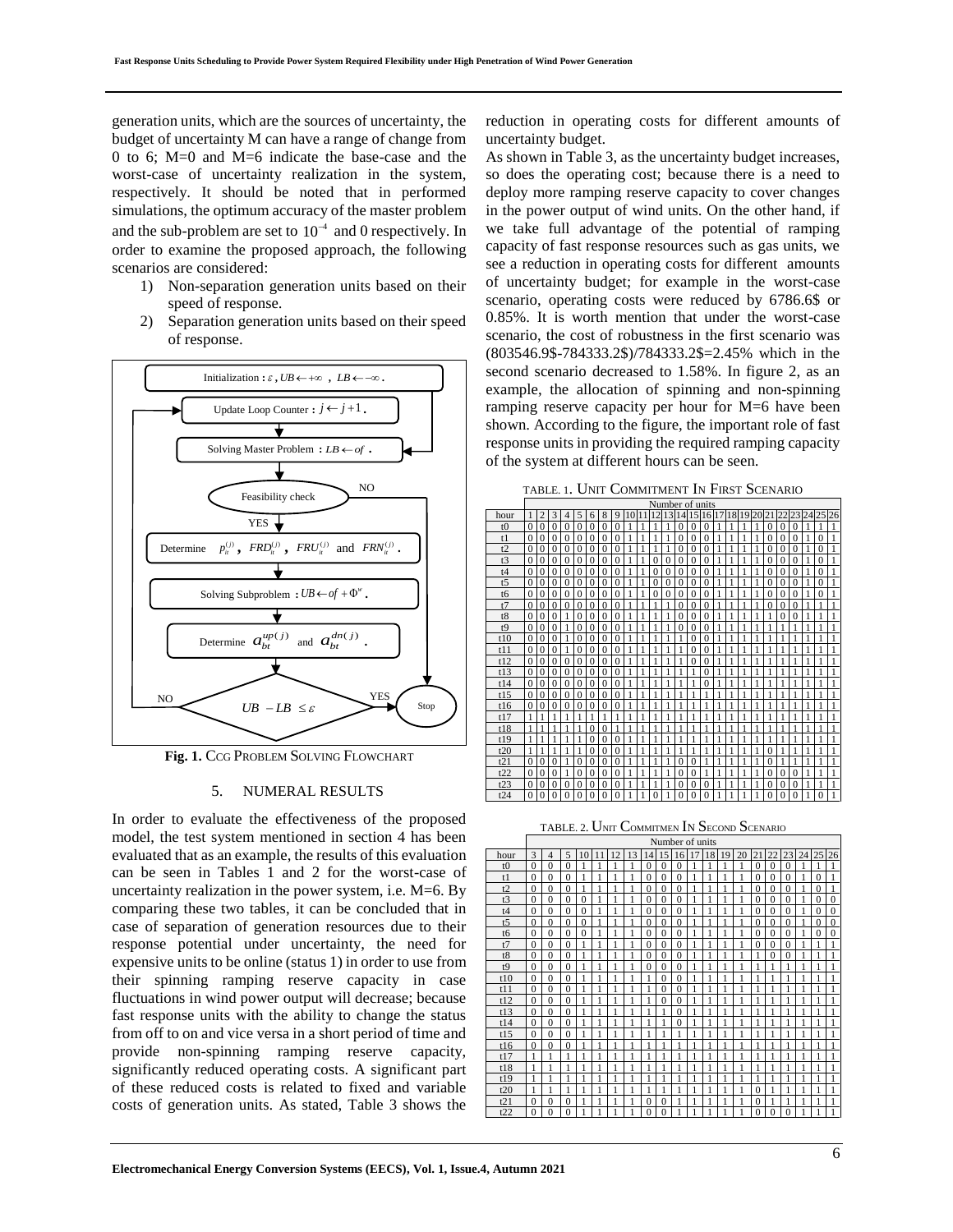

**Fig. 2.** ALLOCATION O<sup>F</sup> SPINNING AND NON-SPINNING RAMPING RESERVE CAPACITY PER HOUR FOR M=6

| TABLE, 3. OPERATING COST OF EACH MENTIONED SCENARIOS |                   |                 |  |  |  |  |  |  |
|------------------------------------------------------|-------------------|-----------------|--|--|--|--|--|--|
| Uncertainty budget                                   | Scenario $1$ (\$) | Scenario 2 (\$) |  |  |  |  |  |  |
| $M=0$                                                | 784333.2          | 784333.2        |  |  |  |  |  |  |
| $M=1$                                                | 786999.6          | 786015.6        |  |  |  |  |  |  |
| $M=2$                                                | 790221.8          | 787839          |  |  |  |  |  |  |
| $M=3$                                                | 793183.8          | 789544.7        |  |  |  |  |  |  |
| $M=4$                                                | 797507.6          | 791670.5        |  |  |  |  |  |  |
| $M = 5$                                              | 799543.1          | 794270.3        |  |  |  |  |  |  |
| $M=6$                                                | 803546.9          | 796760.3        |  |  |  |  |  |  |

It should be noted that the use of adaptive robust optimization based on column and constraint centration algorithm along with the proposed model to provide the required ramping capacity of the system, including separation generation resources approach based on response speed and change their status to caver fluctuations of wind power output, has a efficient convergence speed according to Table 4; so that the problem has converged in 3 iteration with an average computational time equal 64s for each amount of uncertainty budget.

TABLE 4. SPEED OF SOLVING THE PROPOSED MODEL IN IEEE 24-BUS TEST SYSTEM

| Uncertainty | computational | The number of |  |  |  |  |  |  |
|-------------|---------------|---------------|--|--|--|--|--|--|
| budget      | time(s)       | iterations    |  |  |  |  |  |  |
| $M=1$       | 62            |               |  |  |  |  |  |  |
| $M=2$       | 62            |               |  |  |  |  |  |  |
| $M=3$       | 82            |               |  |  |  |  |  |  |
| $M=4$       | 55            |               |  |  |  |  |  |  |
| $M = 5$     | 65            |               |  |  |  |  |  |  |
| $M=6$       |               |               |  |  |  |  |  |  |

## 6. CONCLUSION

Due to the increase of renewable energy resources in the power system, especially wind power generation units, the optimal day-ahead operation planning of generation resources in order to provide the required flexibility of the

system has become an important issue. Therefore, in present article, the approach of separating generation units into fast and slow response resources was used which the results shows the high potential of this approach in the optimal operation of generation units; so that for different amounts of uncertainty budget, we see an average reduction in operating costs and robustness by 0.52%. On the other hand, using adaptive robust approach with column and constraint centration algorithm, has had a acceptable efficiency in problem solving speed; so that the problem is solved and converge in a maximum of 3 iterations with an average calculation time of 64s for deferent amounts of uncertainty budget.

## **7. REFERENCES**

- [1] I. Roadmap, "2030, Doubling the global share of renewable energy: a roadmap to 2030," working paper.
- [2] S. M. Mousavi-Taghiabadi, M. Sedighizadeh, M. Zangiabadi, and A. S. Fini, "Integration of wind generation uncertainties into frequency dynamic constrained unit commitment considering reserve and plug in electric vehicles," *Journal of Cleaner Production,* vol. 276, p. 124272, 2020/12/10/ 2020, doi: https://doi.org/10.1016/j.jclepro.2020.124272.
- [3] A. Sheikhi Fini, M. Parsa Moghaddam, and M. K. Sheikh-El-Eslami, "A dynamic model for distributed energy resource expansion planning considering multi-resource support schemes," *International Journal of Electrical Power & Energy Systems,* vol. 60, pp. 357-366, 2014/09/01/ 2014, doi: https://doi.org/10.1016/j.ijepes.2014.03.030.
- [4] L. Xu and D. J. C. P. Tretheway, "Flexible ramping products," 2012.
- [5] M. Alizadeh, M. P. Moghaddam, N. Amjady, P. Siano, M. J. R. Sheikh-El-Eslami, and S. E. Reviews, "Flexibility in future power systems with high renewable penetration: A review," vol. 57, pp. 1186-1193, 2016.
- [6] A. J. Conejo and L. Baringo, *Power system operations*. Springer, 2018.
- [7] Z. Li and M. J. I. t. o. p. s. Shahidehpour, "Security-constrained unit commitment for simultaneous clearing of energy and ancillary services markets," vol. 20, no. 2, pp. 1079-1088, 2005.
- [8] M. Sedighizadeh, S. S. Fazlhashemi, H. Javadi, and M. Taghvaei, "Multi-objective day-ahead energy management of a microgrid considering responsive loads and uncertainty of the electric vehicles," *Journal of Cleaner Production,* vol. 267, p. 121562, 2020/09/10/ 2020, doi: https://doi.org/10.1016/j.jclepro.2020.121562.